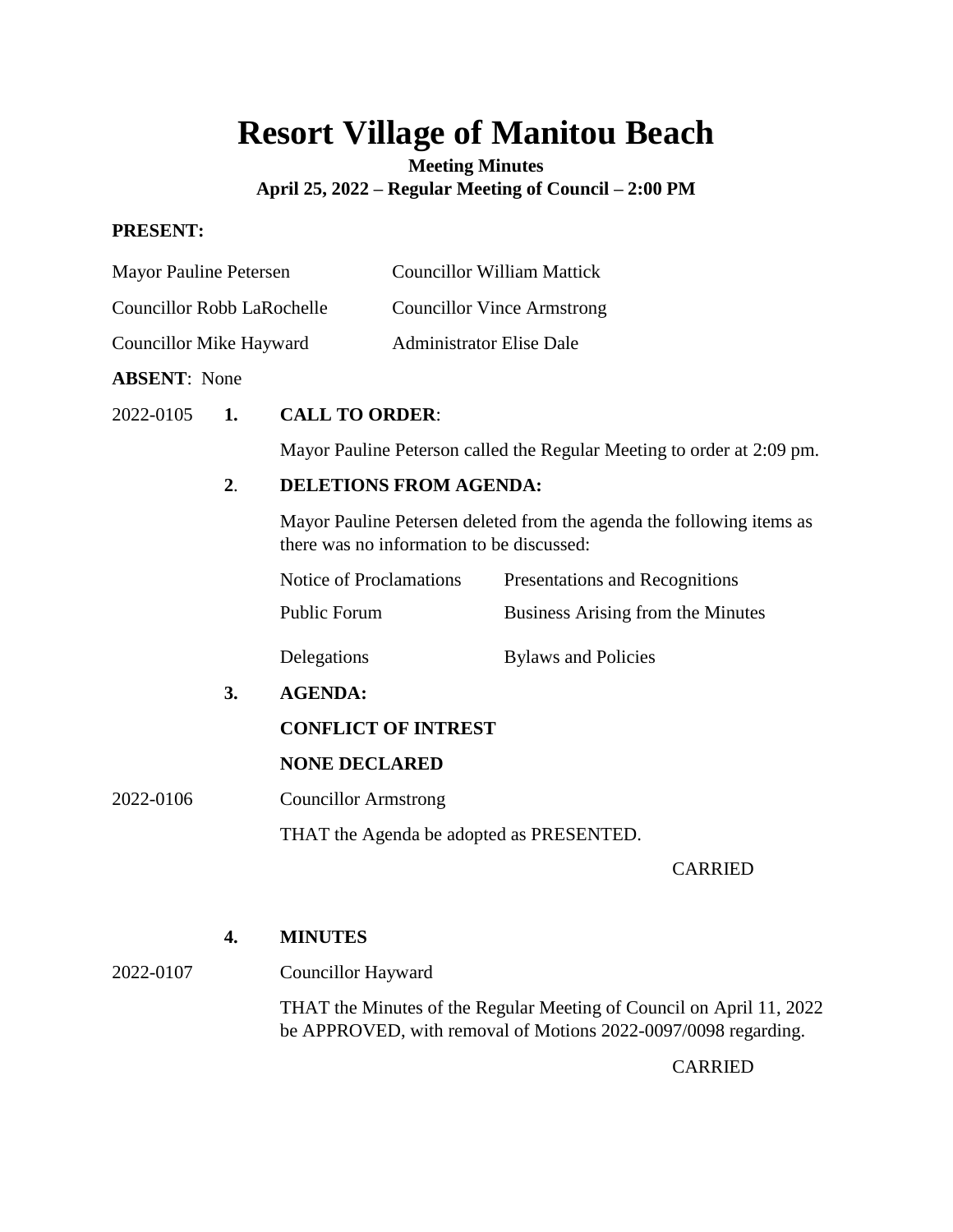## **5. BUSINESS ARRISING FROM THE MINUTES**

## 2022-0108 Councillor Mattick

THAT the THIRD and FINAL READING of BYLAW 12-2022 a Bylaw for Special Events in Parks and Public Spaces be given and THUS being to take EFFECT.

## CARRIED

Opposed by Councillor Hayward

## **6. COMMUNICATIONS**

#### 2022-0109 Councillor Mattick

THAT the Resort Village of Manitou Beach reach out to the Mid Sask Municipal Alliance and offer to administer payroll for the group.

## CARRIED

#### 2022-110 Mayor Petersen

WHEREAS, public works professionals focus on infrastructure, facilities and services that are of vital importance to sustainable and resilient communities and to the public health, high quality of life and well-being of the people of Saskatchewan; and,

WHEREAS, these infrastructure, facilities and services could not be provided without the dedicated efforts of public works professionals, who are engineers, managers and employees at all levels of government and the private sector, who are responsible for rebuilding, improving and protecting our nation's transportation, water supply, water treatment and solid waste systems, public buildings, and other structures and facilities essential for our citizens; and,

WHEREAS, it is in the public interest for the citizens, civic leaders and children in Saskatchewan to gain knowledge of and to maintain a progressive interest and understanding of the importance of public works and public works programs in their respective communities; and,

WHEREAS, the year 2021 marks the 61<sup>st</sup> annual National Public Works Week sponsored by the American Public Works Association be it now,

RESOLVED, I, Pauline Petersen, Mayor elect of the Resort Village of Manitou Beach, do hereby designate the week May 16 – 22, 2021 as National Public Works Week; I urge all citizens to join with representatives of the American Public Works Association/Canadian Public Works Association and government agencies in activities, events and ceremonies designed to pay tribute to our public works professionals, engineers, managers and employees and to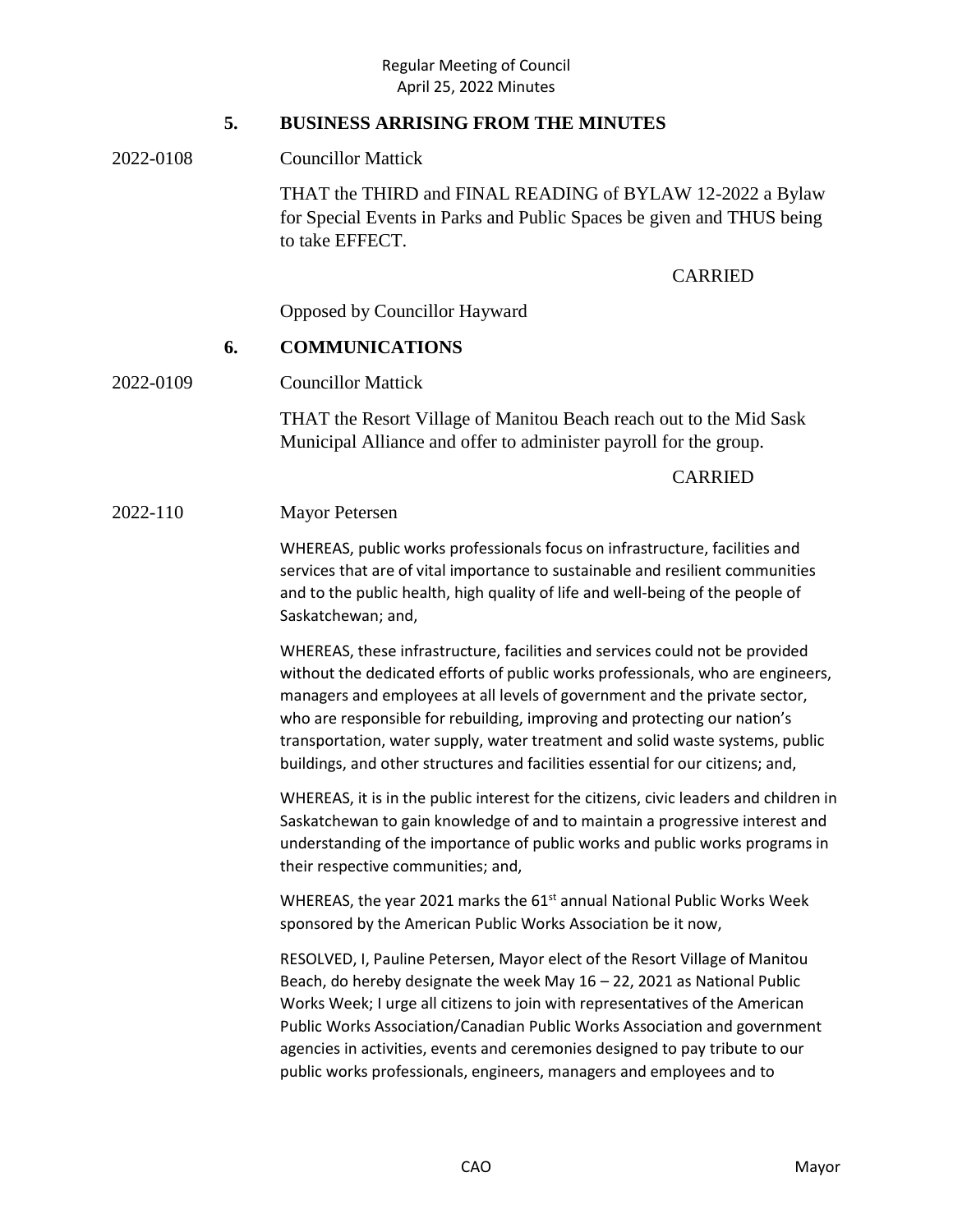## Regular Meeting of Council April 25, 2022 Minutes

|           |    | recognize the substantial contributions they make to protecting our national<br>health, safety, and quality of life.                                                                                                                            |                |
|-----------|----|-------------------------------------------------------------------------------------------------------------------------------------------------------------------------------------------------------------------------------------------------|----------------|
|           |    |                                                                                                                                                                                                                                                 | <b>CARRIED</b> |
| 2022-0111 |    | <b>Councillor Armstrong</b>                                                                                                                                                                                                                     |                |
|           |    | THAT Council file the Communications.                                                                                                                                                                                                           |                |
|           |    |                                                                                                                                                                                                                                                 | <b>CARRIED</b> |
|           | 7. | <b>EMPLOYEE REPORTS</b>                                                                                                                                                                                                                         |                |
|           |    | Foreman Wayne Vielhauer arrived at 2:40 pm.                                                                                                                                                                                                     |                |
| 2022-0112 |    | <b>Councillor Armstrong</b>                                                                                                                                                                                                                     |                |
|           |    | THAT Council for the Resort Village of Manitou Beach, APPROVE the<br>relocation of the concession stand at the Community Hall, to the Village<br>yard, to utilize for storage, and keep power and water access available for<br>unforeseen use. |                |
|           |    |                                                                                                                                                                                                                                                 | <b>CARRIED</b> |
| 2022-0113 |    | <b>Councillor Hayward</b>                                                                                                                                                                                                                       |                |
|           |    | THAT the Foreman's Report be ACCEPTED as PRESENTED.                                                                                                                                                                                             |                |
|           |    |                                                                                                                                                                                                                                                 | <b>CARRIED</b> |
|           |    | Foreman left the meeting at 2:47 pm.                                                                                                                                                                                                            |                |
| 2022-0114 |    | <b>Councillor Hayward</b>                                                                                                                                                                                                                       |                |
|           |    | THAT the Resort Village of Manitou Beach set employee Tracy Street<br>hourly rate at \$22.50.                                                                                                                                                   |                |
|           |    |                                                                                                                                                                                                                                                 | <b>CARRIED</b> |
| 2022-0115 |    | <b>Councillor LaRochelle</b>                                                                                                                                                                                                                    |                |
|           |    | THAT the Resort Village of Manitou Beach set employee David McVicar<br>hourly rate at \$22.50.                                                                                                                                                  |                |
|           |    |                                                                                                                                                                                                                                                 | <b>CARRIED</b> |
| 2022-0116 |    | <b>Mayor Petersen</b>                                                                                                                                                                                                                           |                |
|           |    | THAT Council ACCEPT the Administrators verbal Report as<br>PRESENTED.                                                                                                                                                                           |                |
|           |    |                                                                                                                                                                                                                                                 | <b>CARRIED</b> |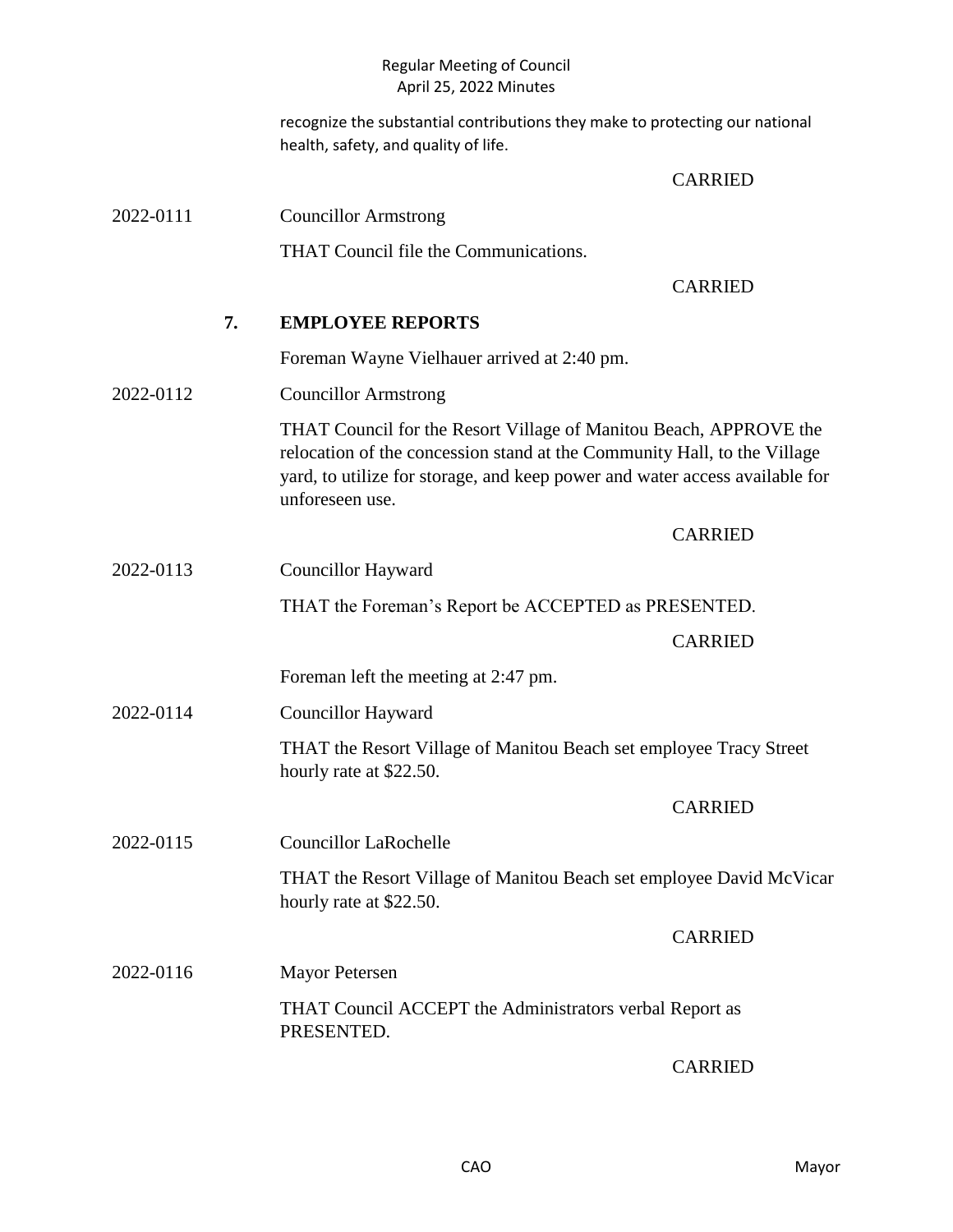#### Regular Meeting of Council April 25, 2022 Minutes

## **8. FINANCIAL STATEMENTS**

2022-0117 Councillor Mattick

THAT Financial Statements be ACCEPTED as PRESENTED.

CARRIED

## **PAYMENT OF ACCOUNTS**

2022-0118 Councillor LaRochelle

THAT the list of account payments for

BATCH 2022-00016 for \$3,028.43 and

BATCH 2022-00017 for \$27,161.55

Be APPROVED as PRESENTED.

#### CARRIED

#### **12. CORRESPONDENCE**

2022-0119 Councillor Armstrong

THAT the correspondence having been reviewed by filed:

a. REACT New Landfill fees 2022

#### CARRIED

#### **11. NEW BUSINESS**

2022-0120 Councillor Armstrong THAT the Resort Village of Manitou Beach request that provincial horseshoe group pick up their trophies and cabinets by Fall 2022 at the latest. CARRIED 2022-0121 Councillor Armstrong THAT the Resort Village of Manitou Beach ACCEPT the Recreation Boards newly appointed members: Naomi Hunter and Becca Trudel.

CARRIED